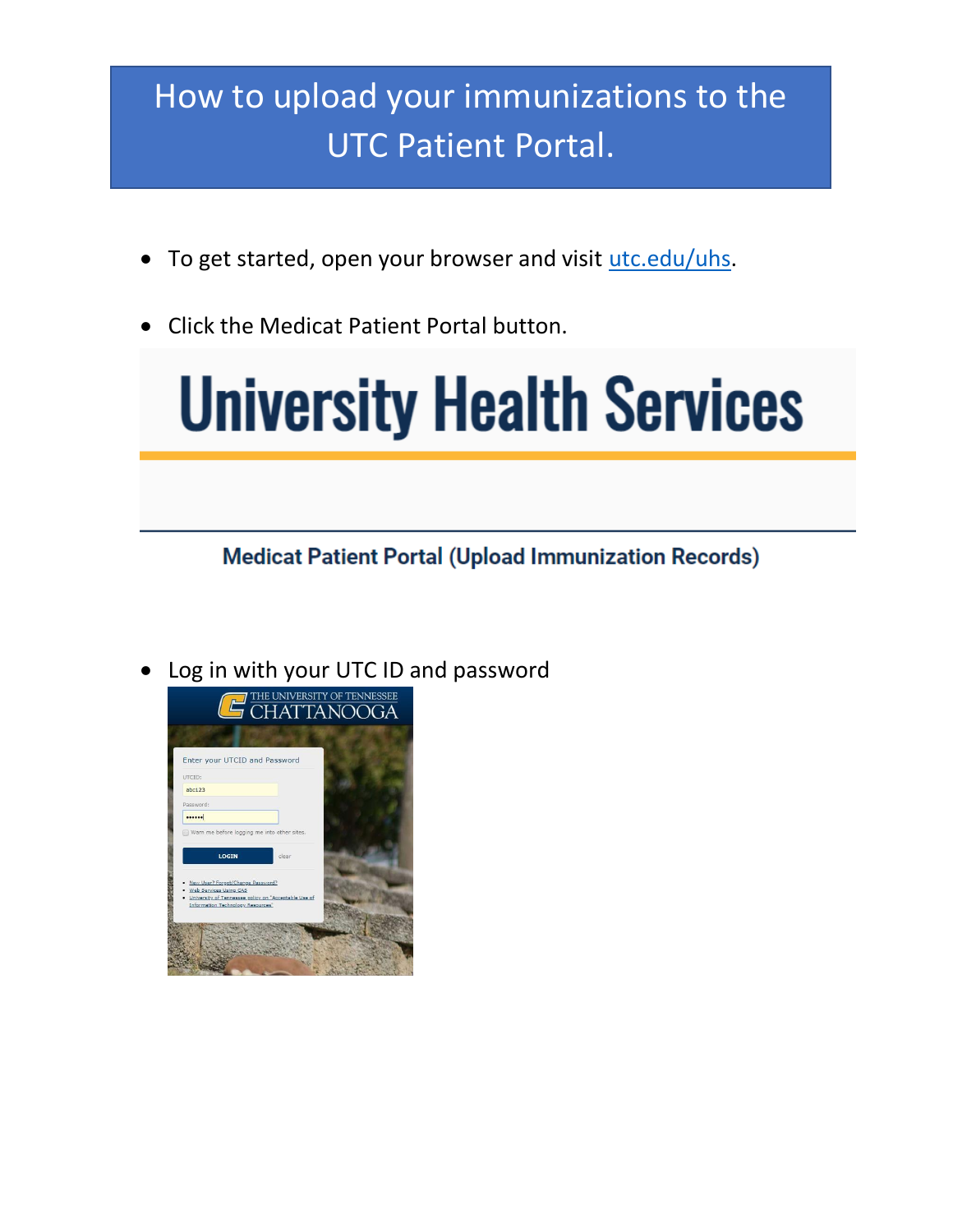• Once logged in to the Medicat Patient Portal, click on the Immunization link in the top menu.



• The immunization page is where you will see what UTC requires, what alternatives we accept instead of immunizations and recommended vaccines and shots. Select which tab is best for you.

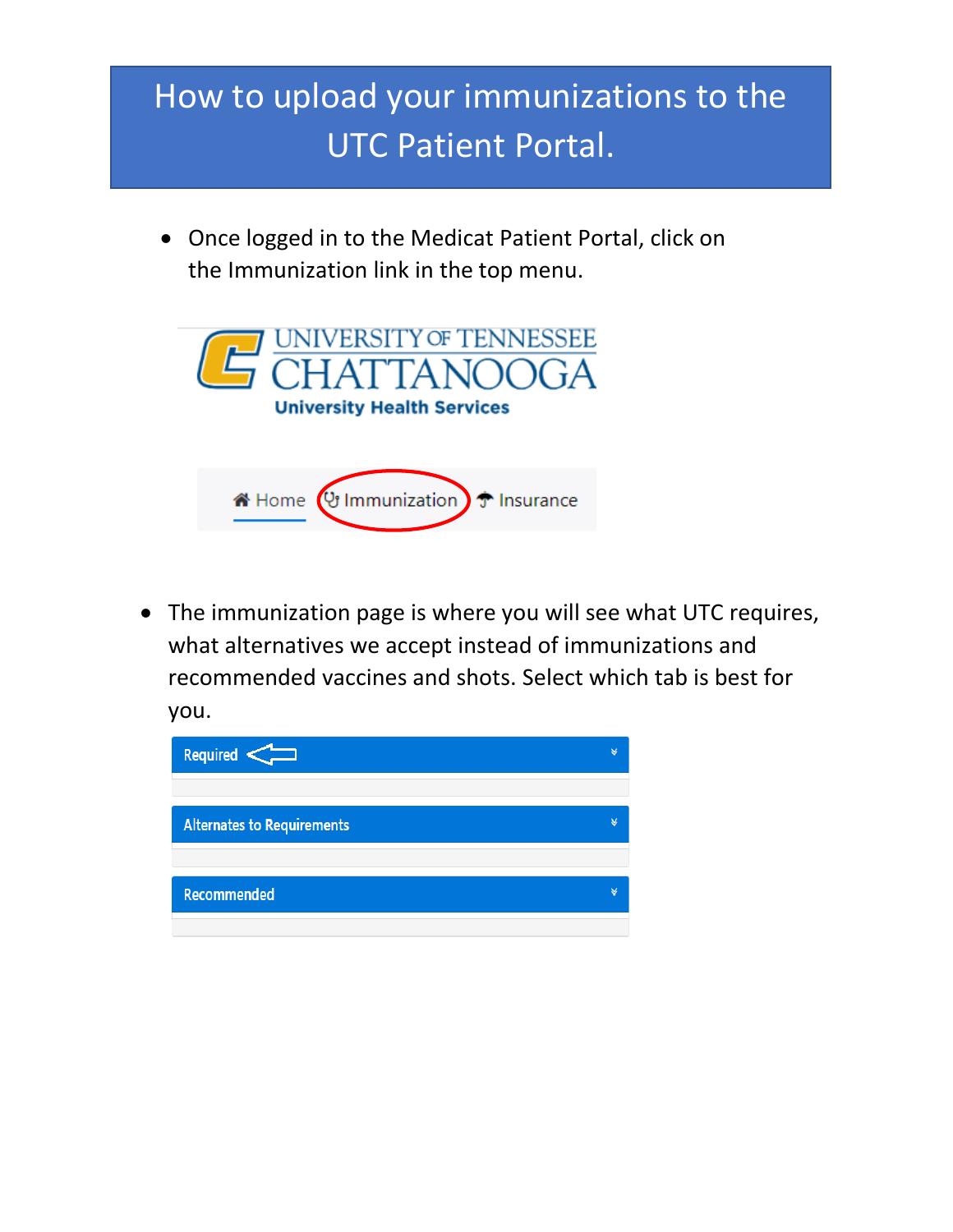• Each drop down menu gives you a list of vaccines and titers (blood test that determines immunity to a disease) that you can choose from.

| <b>Required</b>          |                                      | ٠ |  |
|--------------------------|--------------------------------------|---|--|
|                          |                                      |   |  |
|                          | <b>Measles Mumps Rubella Vaccine</b> |   |  |
| Dose 1                   | mm/dd/yyyy                           | 雦 |  |
| Dose 2                   | mm/dd/yyyy                           | ▦ |  |
|                          | <b>Meningitis Vaccine</b>            |   |  |
| mm/dd/yyyy               |                                      | 雦 |  |
|                          |                                      |   |  |
| <b>Varicella Vaccine</b> |                                      |   |  |
| Dose 1                   | mm/dd/yyyy                           | 雦 |  |
| Dose 2                   | mm/dd/yyyy                           | 雦 |  |
|                          |                                      |   |  |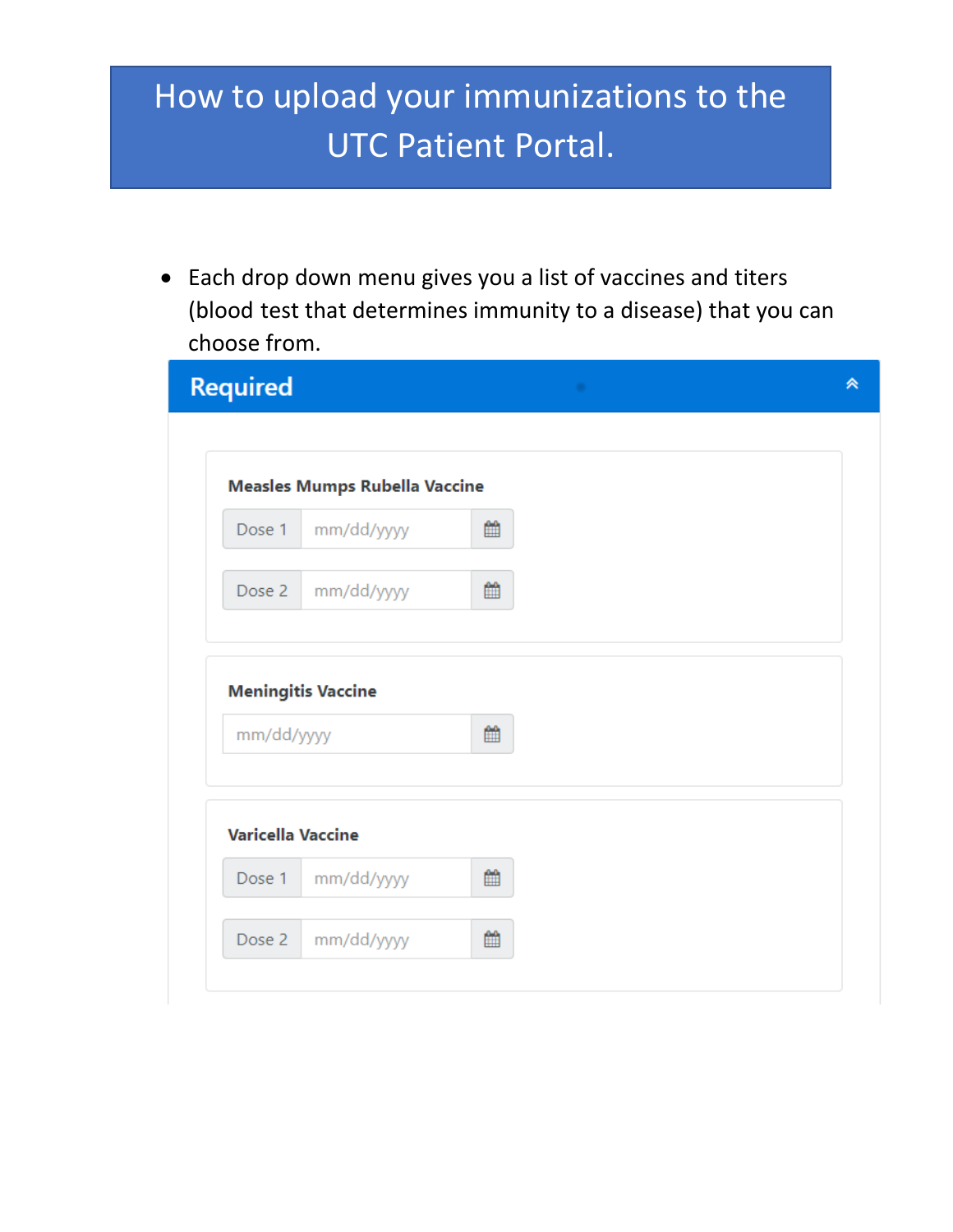• Select the drop-down menu of your choice and enter the date(s)of the vaccine and/or titer that applies to you.

| <b>Measles Mumps Rubella Vaccine</b> |                          |  |  |  |  |
|--------------------------------------|--------------------------|--|--|--|--|
|                                      | Dose $1 \mid mm/dd/yyyy$ |  |  |  |  |
|                                      | Dose 2   mm/dd/yyyy      |  |  |  |  |
|                                      |                          |  |  |  |  |

• Once all dates from your immunization record are entered, click one of the two blue submit buttons located at the top right or bottom left of each drop down menu.

| <b>Required</b>                      |              | $\hat{\mathcal{R}}$ | Enter one or all<br>immunizations and |
|--------------------------------------|--------------|---------------------|---------------------------------------|
|                                      |              |                     | then click the Submit<br>button once. |
| <b>Measles Mumps Rubella Vaccine</b> |              |                     |                                       |
| mm/dd/yyyy<br>Dose 1                 | $\mathbb{H}$ |                     | $B$ Submit                            |
| mm/dd/yyyy<br>Dose 2                 | ₩            |                     |                                       |
|                                      |              |                     |                                       |
| <b>Meningitis Vaccine</b>            |              |                     |                                       |
| mm/dd/yyyy                           | ▦            |                     |                                       |
| <b>Varicella Vaccine</b>             |              |                     |                                       |
| mm/dd/yyyy<br>Dose 1                 | ₩            |                     |                                       |
|                                      |              |                     |                                       |
| mm/dd/yyyy<br>Dose 2                 | ₩            |                     |                                       |
|                                      |              |                     |                                       |
|                                      |              |                     |                                       |
| Submit                               |              |                     |                                       |
|                                      |              |                     |                                       |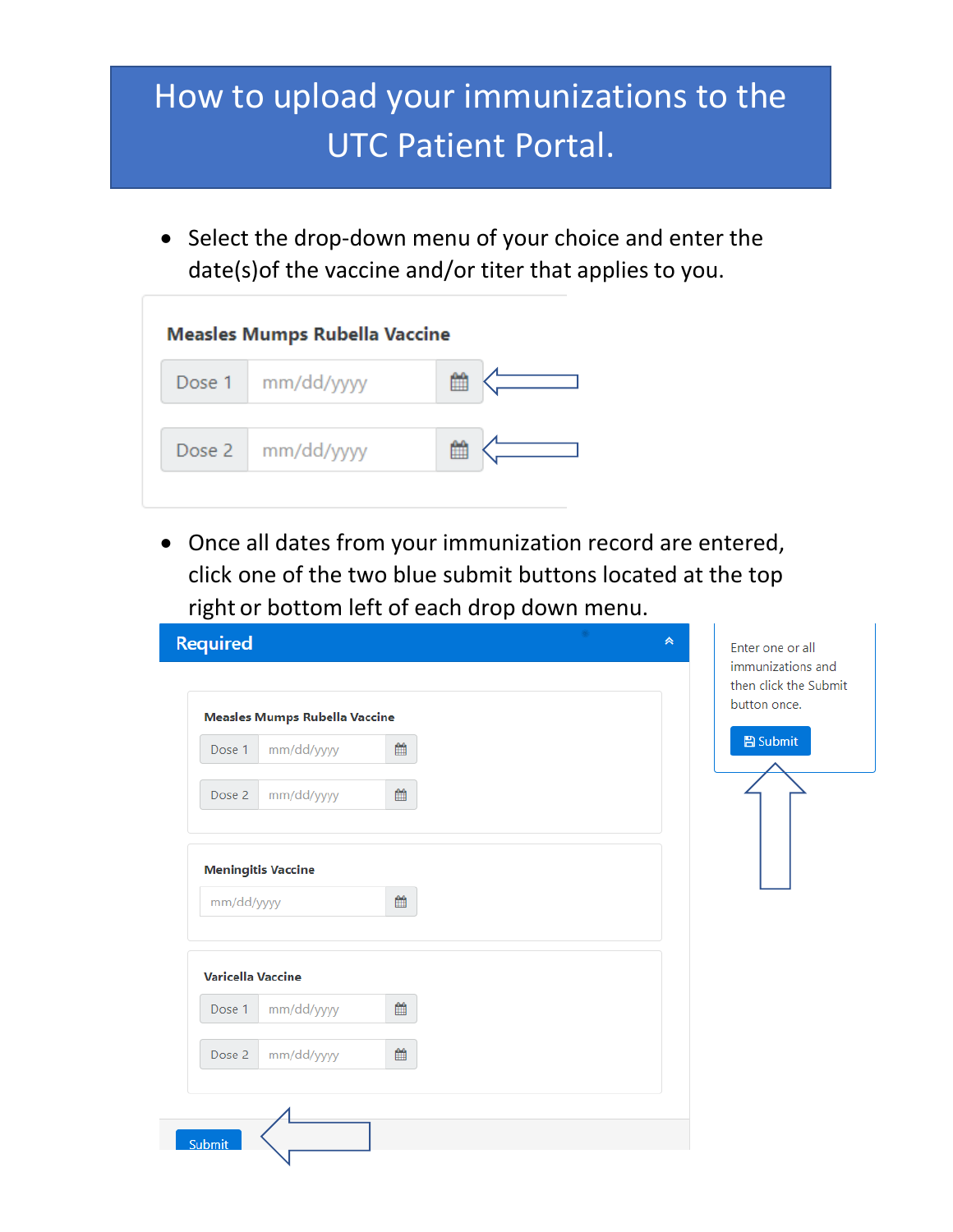• Immunizations and titers that have been previously approved will display **'Verified'** to the right-hand side of the box.



• After clicking one of the blue submit buttons, you will get a message asking you to upload a copy of your immunizations and/or titers.



• Click ok, then select the 'upload' tab.



*If a copy is not uploaded, we will not be able to verify that your immunization dates are valid, and the dates you have entered will not be accepted until we do so.* If the dates you have entered do not match your immunization record, your immunizations will not be considered acceptable.